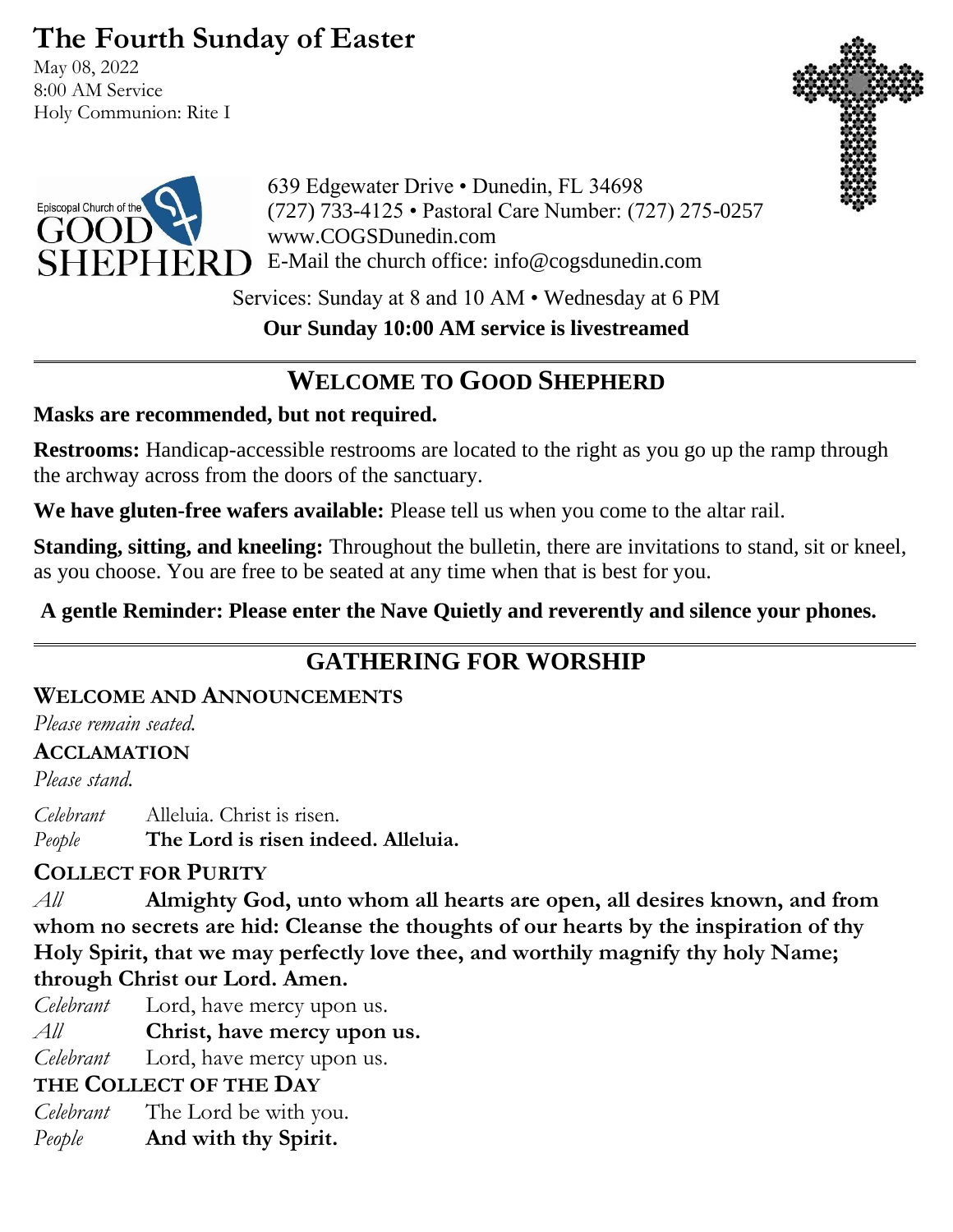*Celebrant* Let us pray… … O God, whose Son Jesus is the good shepherd of your people: Grant that when we hear his voice we may know him who calls us each by name, and follow where he leads; who, with you and the Holy Spirit, lives and reigns, one God, for ever and ever.

*All* **Amen.**

## **THE WORD OF GOD**

#### *Please be seated.*

#### **THE FIRST READING** Acts 9:36-43

#### *Lector The First Reading is taken from Acts chapter 9…*

Now in Joppa there was a disciple whose name was Tabitha, which in Greek is Dorcas. She was devoted to good works and acts of charity. At that time she became ill and died. When they had washed her, they laid her in a room upstairs. Since Lydda was near Joppa, the disciples, who heard that Peter was there, sent two men to him with the request, "Please come to us without delay." So Peter got up and went with them; and when he arrived, they took him to the room upstairs. All the widows stood beside him, weeping and showing tunics and other clothing that Dorcas had made while she was with them. Peter put all of them outside, and then he knelt down and prayed. He turned to the body and said, "Tabitha, get up." Then she opened her eyes, and seeing Peter, she sat up. He gave her his hand and helped her up. Then calling the saints and widows, he showed her to be alive. This became known throughout Joppa, and many believed in the Lord. Meanwhile he stayed in Joppa for some time with a certain Simon, a tanner.

*Lector* The Word of the Lord.

*People* **Thanks be to God.**

# **THE PSALM 23**

| Lector | We will read responsively $P_{s}$ alm 23                                       |  |
|--------|--------------------------------------------------------------------------------|--|
| Lector | The Lord is my shepherd; I shall not be in want.                               |  |
| People | He makes me lie down in green pastures and leads me beside still waters.       |  |
| Lector | He revives my soul and guides me along right pathways for his Name's sake.     |  |
| People | Though I walk through the valley of the shadow of death, I shall fear no       |  |
|        | evil; for you are with me; your rod and your staff, they comfort me.           |  |
| Lector | You spread a table before me in the presence of those who trouble me; you have |  |
|        | anointed my head with oil, and my cup is running over.                         |  |
| People | Surely your goodness and mercy shall follow me all the days of my life,        |  |
|        | and I will dwell in the house of the Lord for ever.                            |  |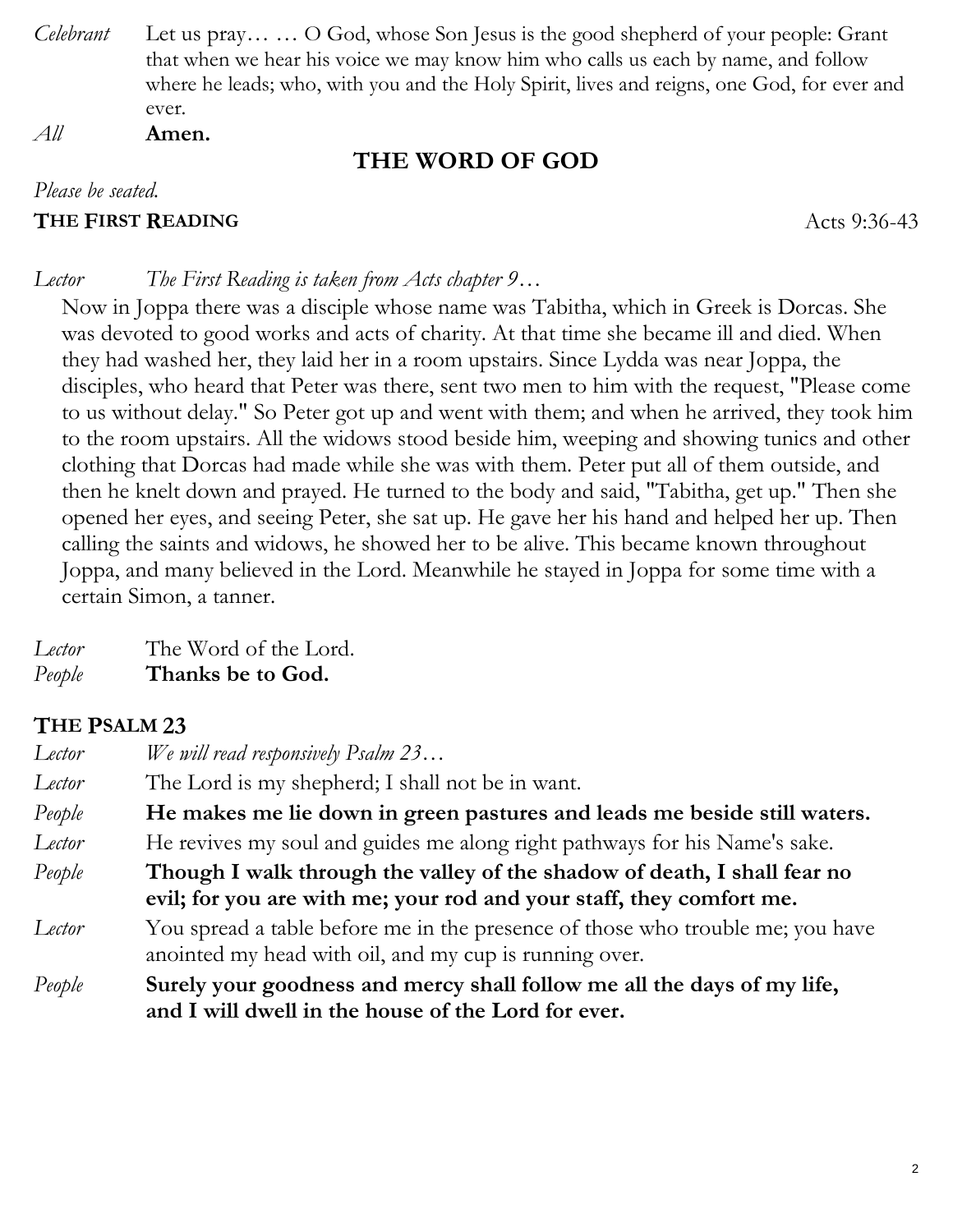#### **THE SECOND READING**

*Lector The Second Reading is taken from Revelation chapter 7…*

I looked, and there was a great multitude that no one could count, from every nation, from all tribes and peoples and languages, standing before the throne and before the Lamb, robed in white, with palm branches in their hands. They cried out in a loud voice, saying, "Salvation belongs to our God who is seated on the throne, and to the Lamb!" And all the angels stood around the throne and around the elders and the four living creatures, and they fell on their faces before the throne and worshiped God, singing, "Amen! Blessing and glory and wisdom and thanksgiving and honor and power and might be to our God forever and ever! Amen." Then one of the elders addressed me, saying, "Who are these, robed in white, and where have they come from?" I said to him, "Sir, you are the one that knows." Then he said to me, "These are they who have come out of the great ordeal; they have washed their robes and made them white in the blood of the Lamb. For this reason they are before the throne of God, and worship him day and night within his temple, and the one who is seated on the throne will shelter them. They will hunger no more, and thirst no more; the sun will not strike them, nor any scorching heat; for the Lamb at the center of the throne will be their shepherd, and he will guide them to springs of the water of life, and God will wipe away every tear from their eyes."

*Lector* The Word of the Lord. *People* **Thanks be to God.**

## **THE GOSPEL** John 10:22-30

*Please stand.*

*Deacon* The Holy Gospel of our Lord Jesus Christ according to John.

*People* **Glory be to thee, O Lord.** 

*Deacon* At that time the festival of the Dedication took place in Jerusalem. It was winter, and Jesus was walking in the temple, in the portico of Solomon. So the Jews gathered around him and said to him, "How long will you keep us in suspense? If you are the Messiah, tell us plainly." Jesus answered, "I have told you, and you do not believe. The works that I do in my Father's name testify to me; but you do not believe, because you do not belong to my sheep. My sheep hear my voice. I know them, and they follow me. I give them eternal life, and they will never perish. No one will snatch them out of my hand. What my Father has given me is greater than all else, and no one can snatch it out of the Father's hand. The Father and I are one."

| Deacon | The Gospel of the Lord.      |
|--------|------------------------------|
| People | Praise be to thee, O Christ. |

**SERMON** The Rev. Whitney Burton

*Please be seated.*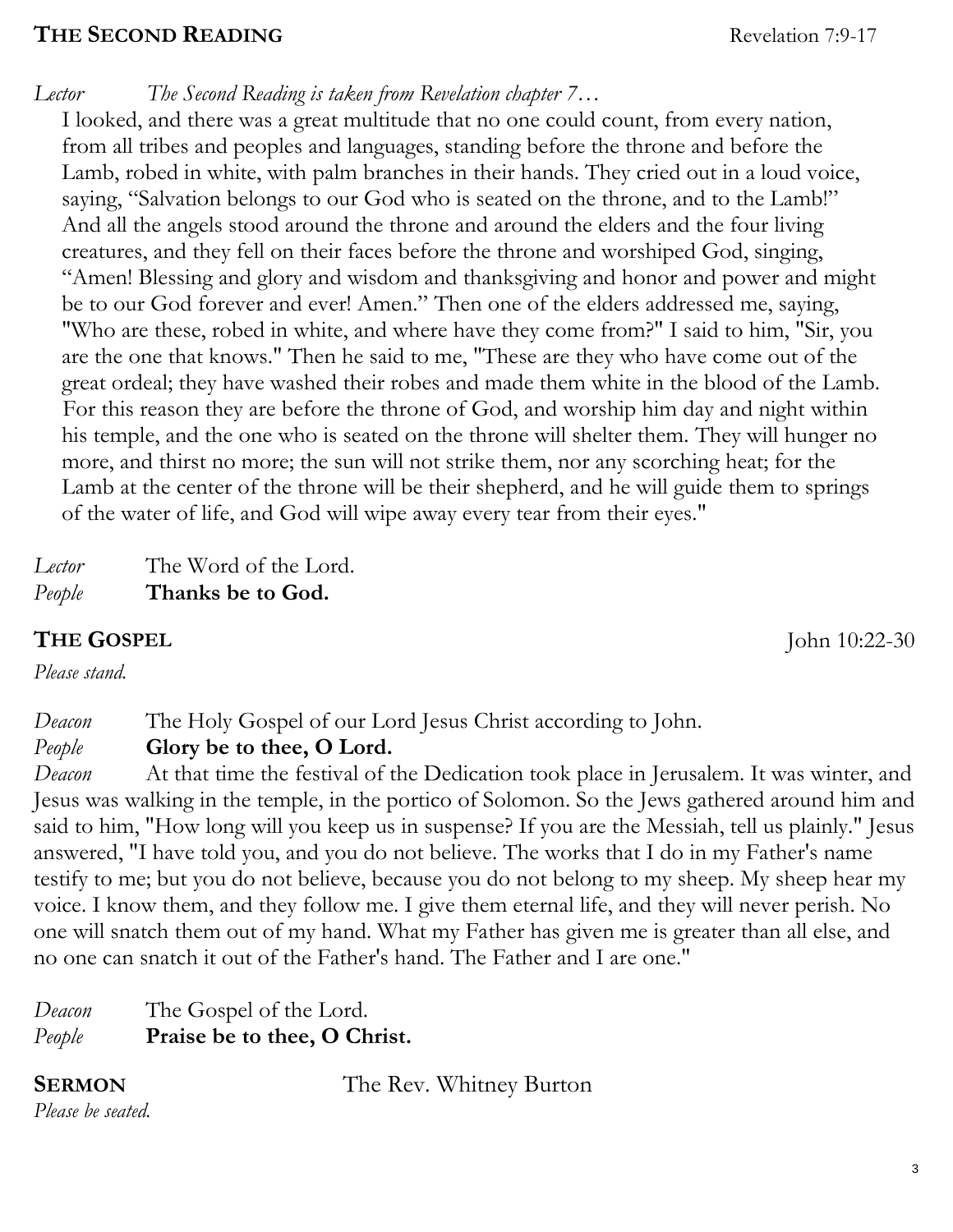#### **NICENE CREED** *Please stand.*

*People* **We believe in one God, the Father, the Almighty, maker of heaven and earth, of all that is, seen and unseen. We believe in one Lord, Jesus Christ, the only Son of God, eternally begotten of the Father, God from God, Light from Light, true God from true God, begotten, not made, of one Being with the Father. Through him all things were made. For us and for our salvation he came down from heaven: by the power of the Holy Spirit he became incarnate from the Virgin Mary, and was made man. For our sake he was crucified under Pontius Pilate; he suffered death and was buried. On the third day he rose again in accordance with the Scriptures; he ascended into heaven and is seated at the right hand of the Father. He will come again in glory to judge the living and the dead, and his kingdom will have no end. We believe in the Holy Spirit, the Lord, the giver of life, who proceeds from the Father and the Son. With the Father and the Son he is worshiped and glorified. He has spoken through the Prophets. We believe in one holy catholic and apostolic Church. We acknowledge one baptism for the forgiveness of sins. We look for the resurrection of the dead, and the life of the world to come. AMEN.**

## **PRAYERS OF THE PEOPLE**

*Please sit, stand, or kneel, as you prefer.*

*Deacon* Let us pray for the whole state of Christ's Church and the world.

*Lector* Almighty and everliving God, who in thy holy Word hast taught us to make prayers, and supplications, and to give thanks for all humanity receive these our prayers which we offer unto thy divine Majesty, beseeching thee to inspire continually the Universal Church with the spirit of truth, unity, and concord; and grant that all those who do confess thy holy Name may agree in the truth of thy holy Word, and live in unity and godly love. God of Light and Life,

*People* **We pray to you.**

*Lector* Give grace, O heavenly Father, to all bishops, especially to Michael, our Presiding Bishop; Dabney, our Bishop; Barry and Michael, our Assisting Bishops; Whitney, our Rector; Cindy, our Deacon; to our companion diocese of the Dominican Republic; to these Episcopal Churches in our Diocese; St. Anselm's Chapel, University of South Florida Chapel Center; St. Augustine's, St. Petersburg; St. Bartholomew's, St. Petersburg; St. Bede's, St. Petersburg; St. Boniface, Sarasota; St. Catherine's, Temple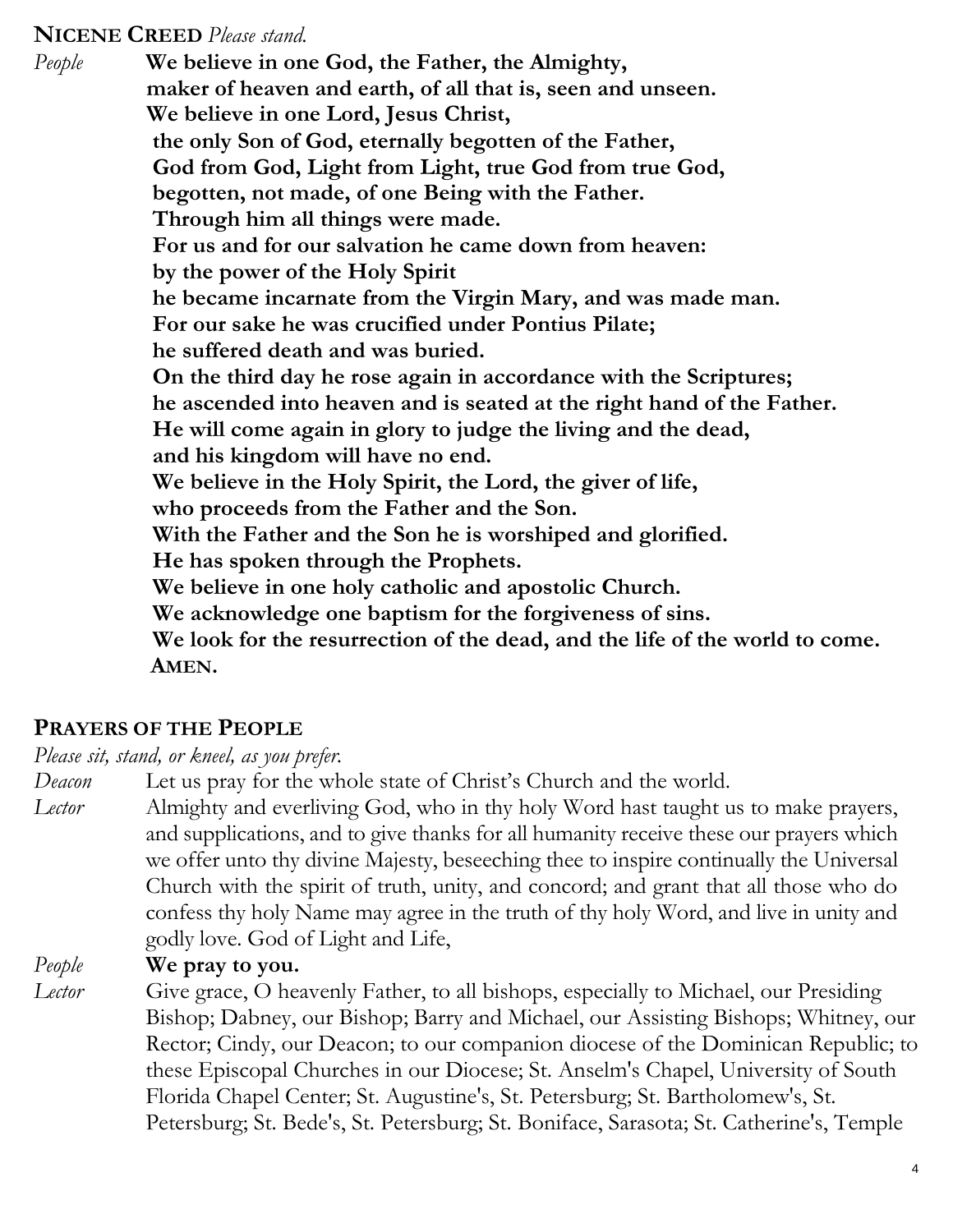Terrace; St. Chad's, Tampa; and to all priests, deacons, and the laity in their ministry; that they may, both by their life and doctrine, set forth thy true and lively Word, and rightly and duly administer thy holy Sacraments. God of Light and Life,

## *People* **We pray to you.**

*Lector* And to all thy people give thy heavenly grace, and especially to this congregation here present; that, with meek heart and due reverence, they may hear and receive thy holy Word, truly serving thee in holiness and righteousness all the days of their life. God of Light and Life,

#### *People* **We pray to you.**

*Lector* We beseech thee also so to rule the hearts of those who bear the authority of government in this and every land, especially our elected leaders, that they may be led to wise decisions and right actions for the welfare and peace of the world. We pray that all God's children, especially those in the Middle East, might live in the hope of the world peace for which we are created. God of Light and Life,

#### *People* **We pray to you.**

*Lector* And we most humbly beseech thee, of thy goodness, O Lord, to comfort and succor [*Add handwritten names from notebook*] and all those who, in this transitory life, are in trouble, sorrow, need, sickness, or any other adversity, especially those listed in the weekly news who have asked for our prayers. I now invite you to pray for others by name, aloud or in your hearts. [*Leave time…*] God of Light and Life,

#### *People* **We pray to you.**

*Lector* Open, O Lord, the eyes of all people to behold thy gracious hand in all thy works, that, rejoicing in thy whole creation, they may honor thee with their substance, and be faithful stewards of thy bounty. We give thanks for the flowers given to the Glory of God, and for all the blessings of this life, especially the birthdays this coming week of for Lynne Henderson, Christine Tsotsos, and Ray Fisher, and for the anniversary of John Russotto & Lawrence Singer, God of Light and Life,

#### *People* **We pray to you.**

*Lector* And we also bless thy holy Name for all thy servants departed this life in thy faith and fear, [*especially… add names from notebook*]. Please add names of those on your heart, silently or aloud. [*Leave time…*] We beseech thee to grant them continual growth in thy love and service; and to grant us grace so to follow the good examples of all thy saints, that with them we may be partakers of thy heavenly kingdom. God of Light and Life,

#### *People* **We pray to you.**

*Lector* Grant these our prayers, O Father, for Jesus Christ's sake, our only Mediator and Advocate.

*The Celebrant adds a concluding collect.* 

*People* **AMEN.**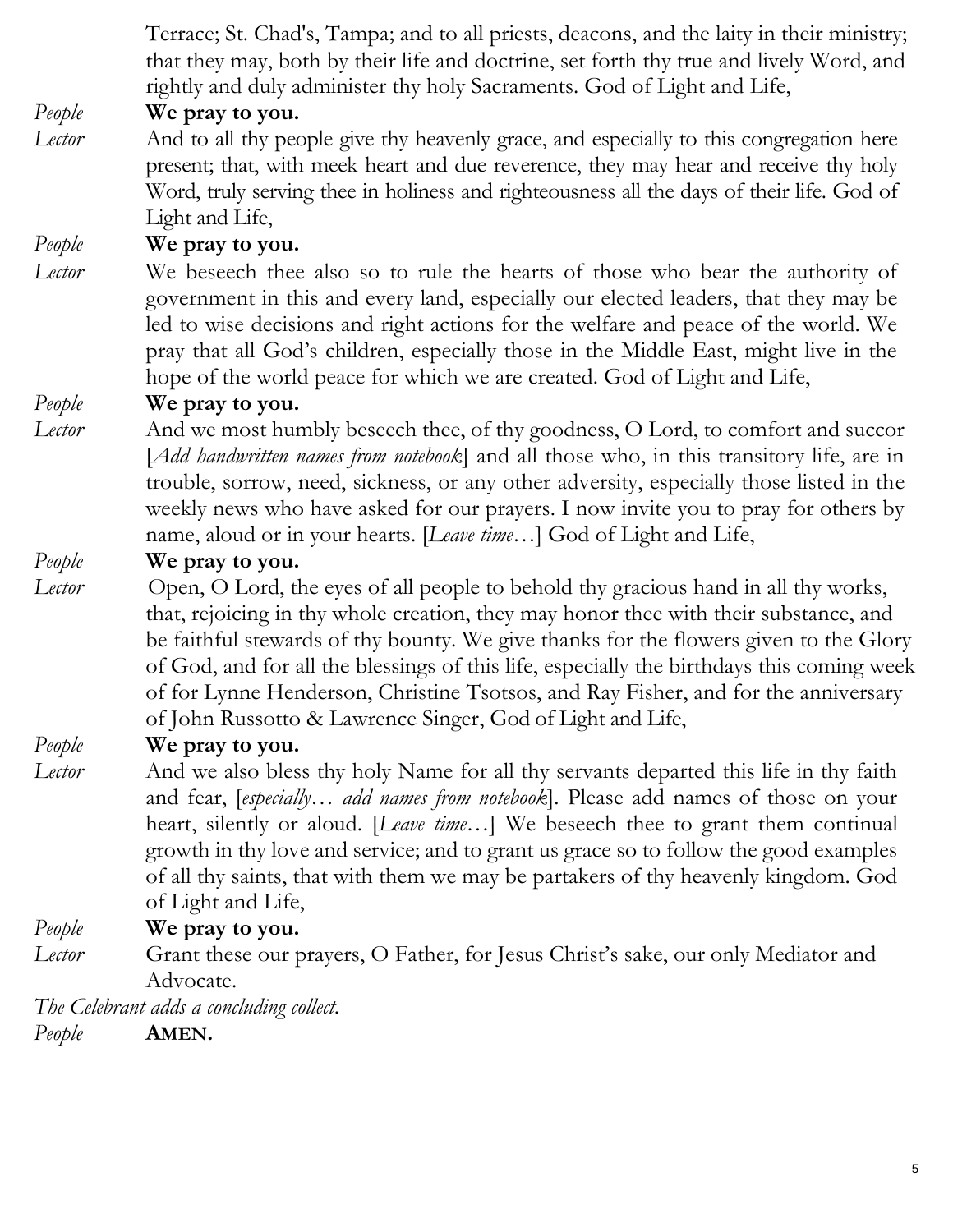## **THE GREETING OF PEACE**

*Please stand. Celebrant* The peace of the Lord be always with you. *People* **And with thy spirit.**

# **THE HOLY COMMUNION**

## **OFFERTORY SENTENCE**

*Please be seated.*

## **PRESENTATION OF THE OFFERING**

*Deacon* As we receive these gifts, we acknowledge *People* **All things come from thee, O Lord and of thine own have we given thee.**

# **THE GREAT THANKSGIVING:** Eucharistic Prayer II

- *Celebrant* The Lord be with you.
- *People* **And with thy spirit.**
- *Celebrant* Lift up your hearts.
- *People* **We lift them up unto the Lord.**

*Celebrant* Let us give thanks unto our Lord God.

*People* **It is meet and right so to do.**

*Celebrant* It is very meet, right, and our bounden duty, that we should at all times, and in all places, give thanks unto thee, O Lord, holy Father, almighty, everlasting God, Creator of the light and source of life, who hast made us in thine image, and called us to new life in Jesus Christ our Lord. Therefore, with Angels and Archangels, and with all the company of heaven, we laud and magnify thy glorious Name; evermore praising thee, and saying,

# *People* **Holy, holy, holy, Lord God of Hosts: Heaven and earth are full of thy glory. Glory be to thee, O Lord Most High.**

## **Blessed is he that cometh in the name of the Lord. Hosanna in the highest.** *Please kneel or stand, as you choose.*

*Celebrant* All glory be to thee, O Lord our God, for that thou didst create heaven and earth, and didst make us in thine own image; and, of thy tender mercy, didst give thine only Son Jesus Christ to take our nature upon him, and to suffer death upon the cross for our redemption. He made there a full and perfect sacrifice for the whole world; and did institute, and in his holy Gospel command us to continue, a perpetual memory of that his precious death and sacrifice, until his coming again.

For in the night in which he was betrayed, he took bread; and when he had given thanks to thee, he broke it, and gave it to his disciples, saying, "Take, eat, this is my Body, which is given for you. Do this in remembrance of me."

Likewise, after supper, he took the cup; and when he had given thanks, he gave it to them, saying, "Drink this, all of you; for this is my Blood of the New Covenant, which is shed for you, and for many, for the remission of sins. Do this, as oft as ye shall drink it, in remembrance of me."

Wherefore, O Lord and heavenly Father, we thy people do celebrate and make, with these thy holy gifts which we now offer unto thee, the memorial thy Son hath commanded us to make; having in remembrance his blessed passion and precious death, his mighty resurrection and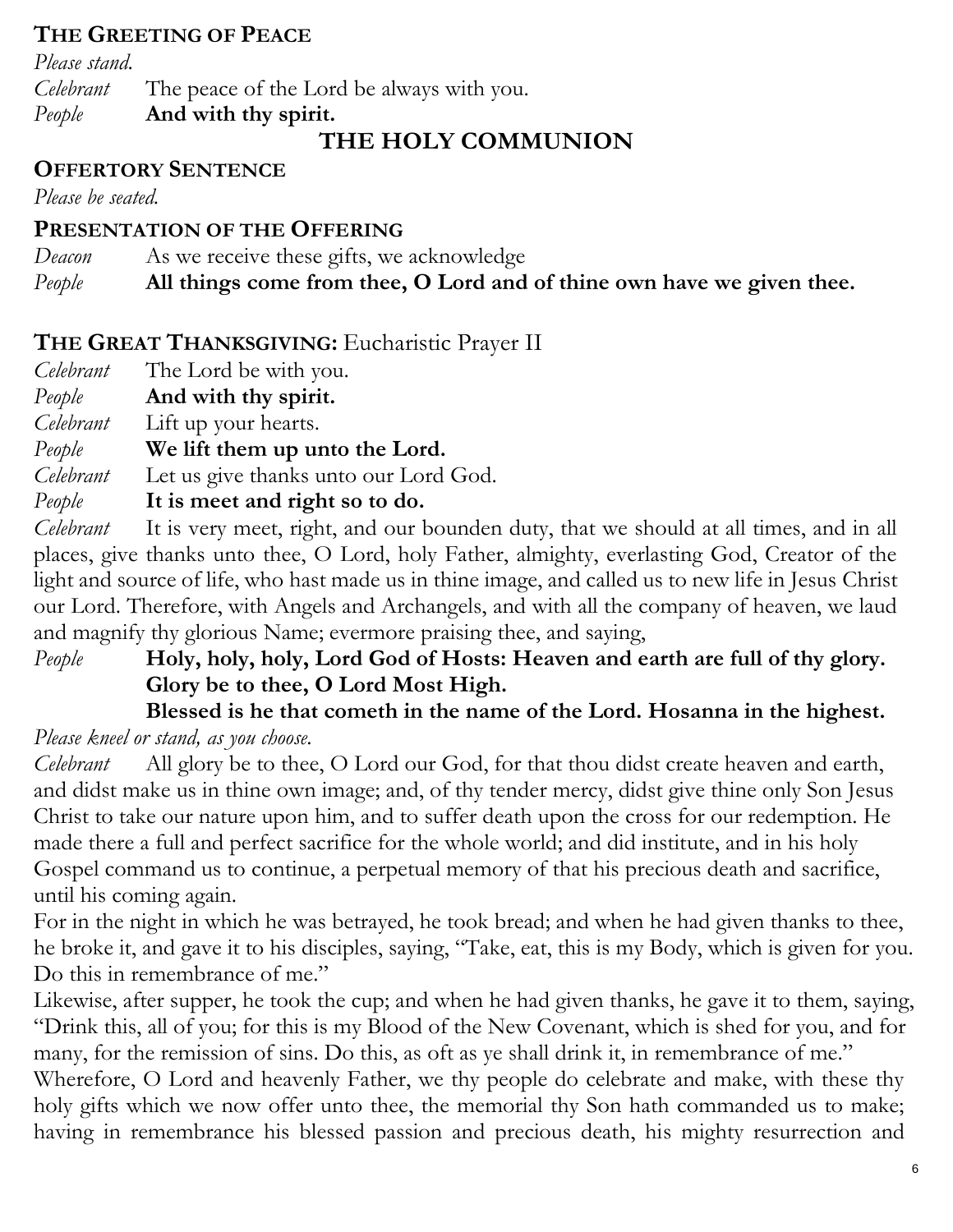glorious ascension; and looking for his coming again with power and great glory. And we most humbly beseech thee, O merciful Father, to hear us, and, with thy Word and Holy Spirit, to bless and sanctify these gifts of bread and wine, that they may be unto us the Body and Blood of thy dearly-beloved Son Jesus Christ.

*Celebrant and People* **And we earnestly desire thy fatherly goodness to accept this our sacrifice of praise and thanksgiving, whereby we offer and present unto thee, O Lord, our selves, our souls and bodies. Grant, we beseech thee, that all who partake of this Holy Communion may worthily receive the most precious Body and Blood of thy Son Jesus Christ, and be filled with thy grace and heavenly benediction; and also that we and all thy whole Church may be made one body with him, that he may dwell in us, and we in him; through the same Jesus Christ our Lord;** 

*Celebrant* By whom, and with whom, and in whom, in the unity of the Holy Ghost all honor and glory be unto thee, O Father Almighty, world without end. *People* **AMEN.**

#### **THE LORD'S PRAYER**

*Celebrant* And now, as our Savior Christ hath taught us, we are bold to say,

*People* **Our Father, who art in heaven, hallowed be thy Name, thy kingdom come, thy will be done, on earth as it is in heaven. Give us this day our daily bread. And forgive us our trespasses, as we forgive those who trespass against us. And lead us not into temptation, but deliver us from evil. For thine is the kingdom, and the power, and the glory, for ever and ever. AMEN.**

#### **BREAKING OF THE BREAD**

| Celebrant | Alleluia. Christ our Passover is sacrificed for us; |
|-----------|-----------------------------------------------------|
| People    | Therefore let us keep the feast. Alleluia.          |
| Celebrant | The Gifts of God for the People of God.             |

#### **COMMUNION TAIZE CHANT** In the Lord

*(All may sing)*

**In the Lord I'll be ever thankful, in the Lord I will rejoice! Look to God, do not be afraid. Lift up your voices, the Lord is near; Lift up your voices, the Lord is near.**

#### **PRAYER AFTER COMMUNION**

*Celebrant* Let us pray.

*People* **Almighty and everliving God, we most heartily thank thee for that thou dost feed us, in these holy mysteries, with the spiritual food of the most precious Body and Blood of thy Son our Savior Jesus Christ; and dost assure us thereby of thy favor and goodness towards us; and that we are very members incorporate in the mystical body of thy Son, the blessed company of all faithful people; and are also heirs, through hope, of thy everlasting kingdom. And we humbly beseech thee, O heavenly Father, so to assist us with thy grace, that we may continue in that holy fellowship, and do all such good works as thou hast prepared for us to walk in; through Jesus Christ our Lord, to whom, with thee and the Holy Ghost, be all honor and glory, world without end. Amen.**